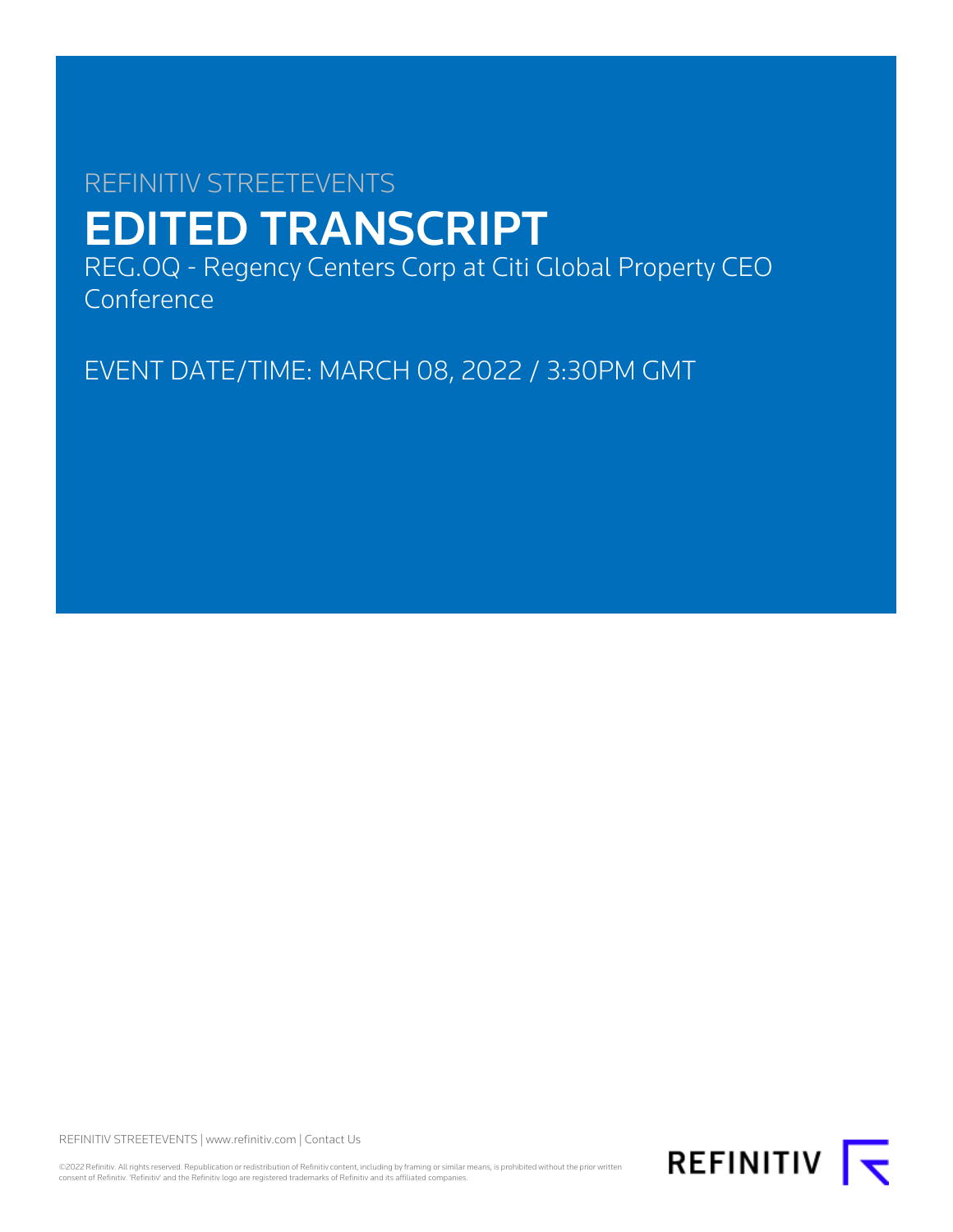# **CORPORATE PARTICIPANTS**

**[Lisa Palmer](#page-1-0)** Regency Centers Corporation - President, CEO & Non Independent Director **[Michael J. Mas](#page-8-0)** Regency Centers Corporation - Executive VP & CFO

# **CONFERENCE CALL PARTICIPANTS**

#### **[Mary Kathleen McConnell](#page-1-1)** Citigroup Inc., Research Division - Research Analyst

**[Michael Jason Bilerman](#page-1-2)** Citigroup Inc., Research Division - MD, Head of the US Real Estate & Lodging Research and Senior Real Estate Analyst

# <span id="page-1-1"></span>**PRESENTATION**

#### **Mary Kathleen McConnell** - Citigroup Inc., Research Division - Research Analyst

Good morning, and welcome to the 10:30 a.m. session at Citi's Global Property CEO Conference. I'm Katy McConnell, here with Michael Bilerman from Citi Research, and we're pleased to have with us Regency Centers. Before we get started, this session is for Citi investing clients only. So if media or any other individuals are on the line, please disconnect now. Disclosures are available up on the webcast. (Operator Instructions) And now, Lisa, I'll turn it over to you to introduce your team and company and provide some opening remarks.

#### <span id="page-1-0"></span>**Lisa Palmer** - Regency Centers Corporation - President, CEO & Non Independent Director

Thank you, Katy, and Michael as well. Good morning, everyone. I had to make sure it was still morning. It feels like we've been going a while already today. Joining me today are Mike Mas, directly to my left, our CFO; Christy McElroy, our SVP of Capital Markets. For those of you that don't know, it's her first year at this conference on this side of the table, in person, and we are really happy to have her. Thank you. And also with us is Katherine McKee, she's in the audience. Katherine is our Director of Investor Relations.

Given the exceptional job this team that's here with us say, as well as the rest of the team that is back in the office, does with our, I believe, very clear and transparent disclosure throughout the year. I'm going to keep my remarks brief, so we have more time to answer your questions. We are really excited to be back here in person with all of you this week. And I think it's really fitting that this is our first in-person conference since COVID disrupted all of our lives.

As I've been speaking with many here, I've learned that this is the first business trip for many people. So we really had -- since March of 2020. So the last time people traveled was the Citi conference in March of 2020. So it really has come full circle. While we've enjoyed the flexibility of virtual conferences and meetings, and we still think that there will be a place for that going forward, it really doesn't compare to being together. The personal interactions just over the last, is not even 48 hours, that we get to experience with the people that are here simply cannot be replicated virtually.

<span id="page-1-2"></span>So thank you. Really appreciate you pushing forward and bringing us all back together and hosting what has been a great conference.

**Michael Jason Bilerman** - Citigroup Inc., Research Division - MD, Head of the US Real Estate & Lodging Research and Senior Real Estate Analyst

Thank you for that.

# **Lisa Palmer** - Regency Centers Corporation - President, CEO & Non Independent Director

As we sit here today, Regency has also come full circle over the last 2 years. It's a testament to our resiliency. Our portfolio foot traffic has recovered, our NOI has recovered and our balance sheet has recovered. And I'd like to remind you, not only did we not cut our dividend during the pandemic,

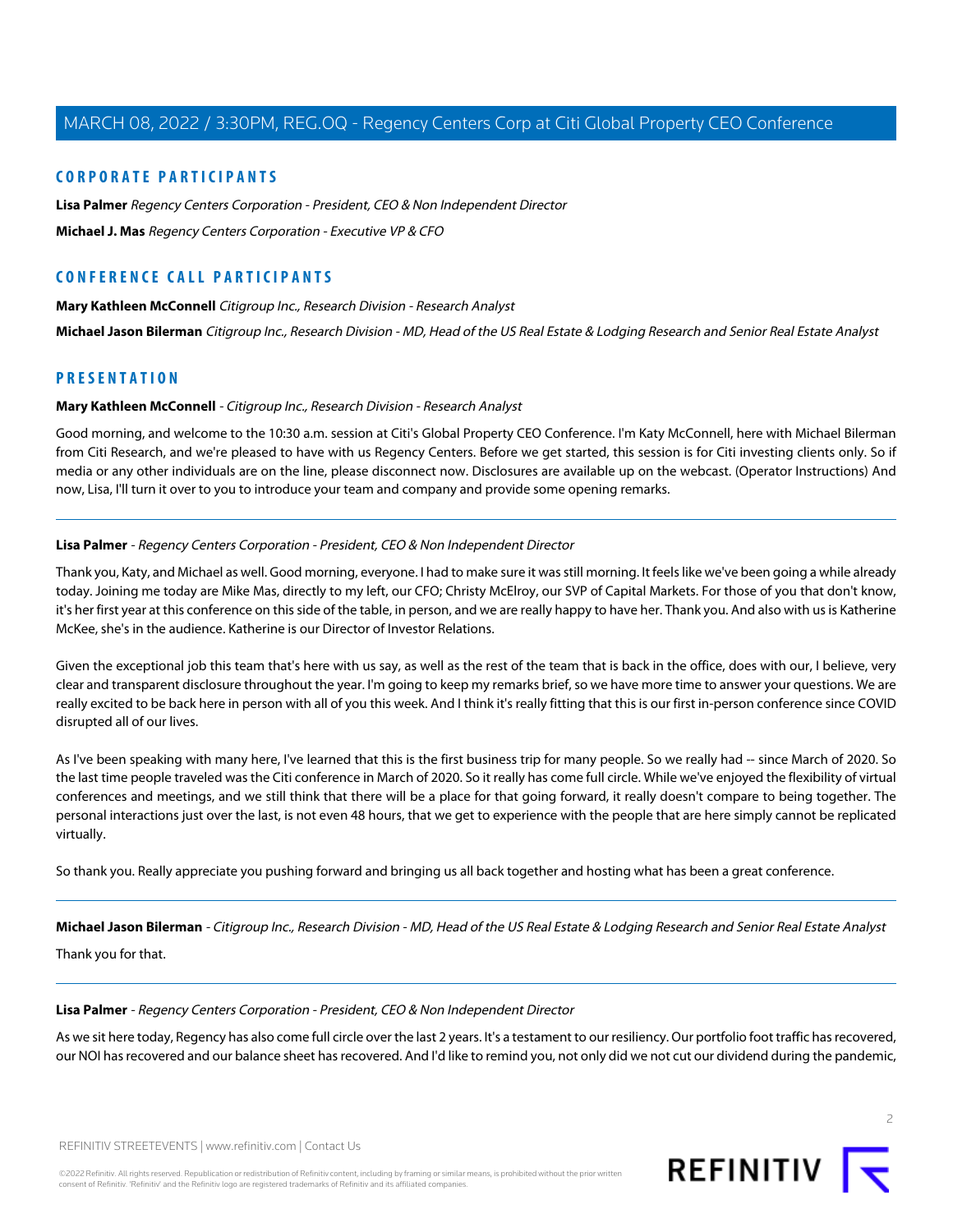we've actually grown it since 2019. We feel good about the financial health of our tenants. Leasing activity is strong and our investment pipeline is full.

Our grocery-anchored neighborhood and community centers are benefiting from strength in suburban trade areas. This is helped by positive migration patterns as well as flexible work trends. Our tenants emerged from the pandemic with an even greater appreciation for and confidence in their brick-and-mortar stores as the last mile fulfillment and distribution capabilities that they offer within their network are critical.

After spending a lot of time during 2020 and part of 2021 always looking back over our shoulders, we've pivoted to looking ahead with the benefit of hindsight and with a focus on growth. Last year, we completed nearly \$500 million of acquisitions and sold \$280 million of nonstrategic and lower growth assets. We currently have over \$300 million of ground-up development and redevelopment projects in process, and we continue to build our future value creation pipeline. We are well positioned to capitalize on future growth opportunities with one of the strongest balance sheets in the sector, over \$130 million of free cash flow and plentiful access to capital.

So in summary, and you've likely heard me say this before but I believe it is worth repeating, Regency emerged from 2020 a stronger company, and we and our tenant spent last year, 2021, adapting to position ourselves for success in the new normal. And we have done just that. We've recovered from the pandemic. We maintained and even raised our dividend. We are on our front foot today. This consistency that you've seen from us over the years, even through the toughest of times, is evidence of the quality of our assets, our investment discipline, the strength of our balance sheet, and most importantly, for those of you are listening back in all of our 22 offices, our people.

Thank you. With that, Katy and Michael, turn it back over to you.

# **QUESTIONS AND ANSWERS**

**Michael Jason Bilerman** - Citigroup Inc., Research Division - MD, Head of the US Real Estate & Lodging Research and Senior Real Estate Analyst

Great. Thank you for that, Lisa. We've been starting each of these questions asking every CEO why and what are the top 3 reasons an investor should buy your stock over any other listed REIT, not just shopping center REITs, but what positions Regency as the top opportunity for investors?

# **Lisa Palmer** - Regency Centers Corporation - President, CEO & Non Independent Director

I'll start with -- I'm going to -- I know you said all REITs. So -- but I think I'm going to start with a discounted public valuation versus private market valuations for our product type, but also offering more attractive total returns on a risk-adjusted basis versus really most other sectors today. There are structural sector tailwinds as I just mentioned in my remarks, that are benefiting our high-quality neighborhood shopping centers, including an increase, the remote work and suburbanization trends are tailwinds for our sector. And finally, I would say our strong balance sheet positioned to accretively invest while maintaining the consistency and safety of our dividend.

**Michael Jason Bilerman** - Citigroup Inc., Research Division - MD, Head of the US Real Estate & Lodging Research and Senior Real Estate Analyst

On the remote work side of things, what's Regency's own policy? And how many people have you brought back to the office? What's your sort of corporate plan?

#### **Lisa Palmer** - Regency Centers Corporation - President, CEO & Non Independent Director

We believe -- I said it in my remarks here about the conference that we are better together. We also understand the need to balance personal and professional lives and goals and we want to attract and retain the best talent out there. And flexibility is an important part of that. So we have brought our teams back. We brought them back in June of last year. We were focused on the safety of our employees throughout that whole time. We had restricted capacity, so ensuring that we're maintaining social distancing.

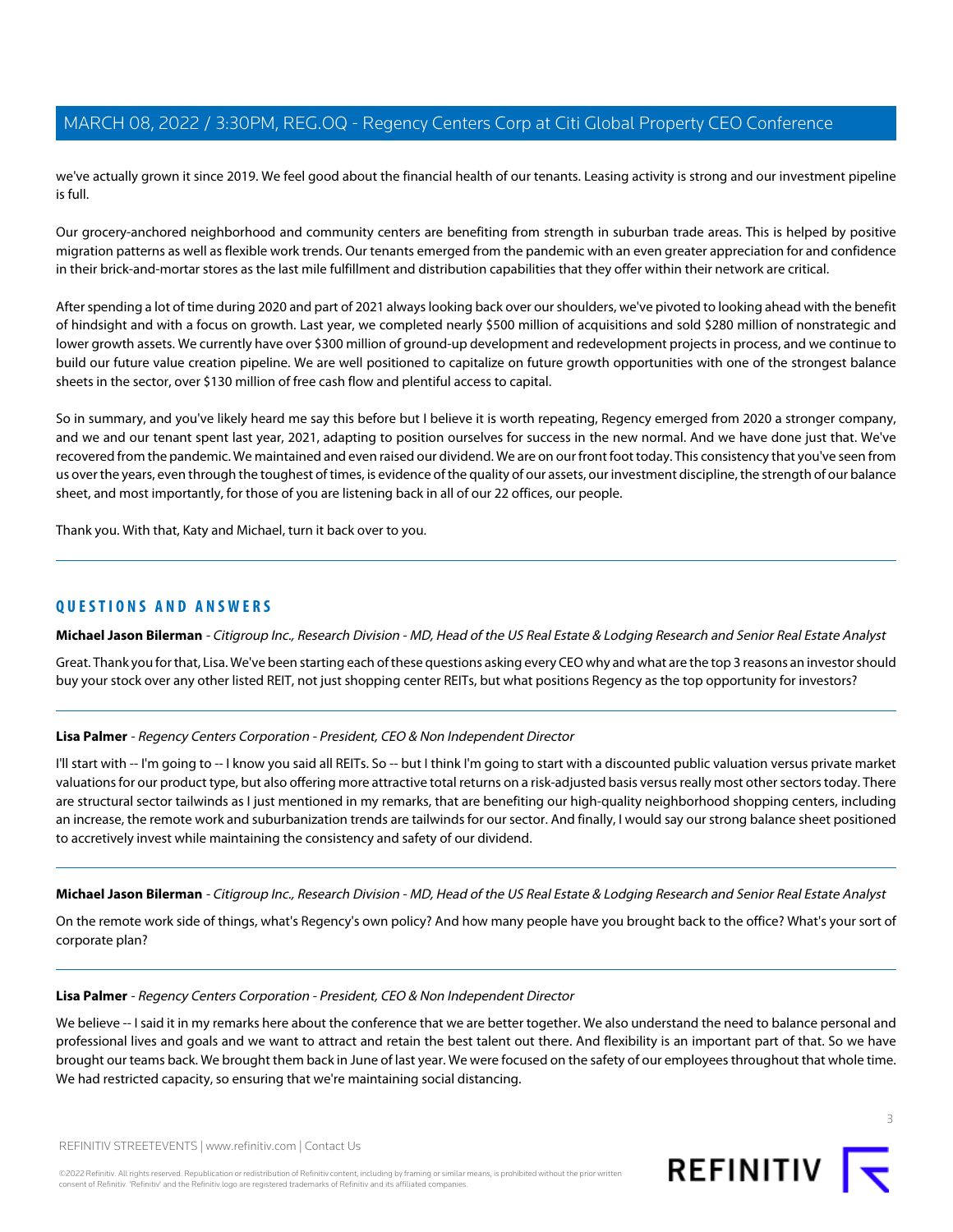But we brought people back 3 days in office, 2 days remote, with a focus on what we call our core hours, so that our core hours are 9:30 to 3:30. That is the time -- the window of time that our teams are expected to hold meetings so that people can manage their lives outside of that and just finish their work whenever and wherever they need to. That's going to continue to evolve. We're still at 50% capacity. So in essence, our teams are in the office 6 days a month. We're hoping we can increase that number of days together. Still to be determined.

But do believe that going forward, hybrid will be a part of our work environment. And again, really believe that the collaboration needed -- we did a phenomenal job over the past few years. I'm really proud of the team, with a lot of that being done remote. But I do believe that being together generates more creativity and more ideas, and we will continue to be even better than we already are by being together at least a couple of days a week.

# **Michael Jason Bilerman** - Citigroup Inc., Research Division - MD, Head of the US Real Estate & Lodging Research and Senior Real Estate Analyst

Yes. And I would agree with that. And I think it's evident when people are together, you do get a lot more out of it. How do you think corporates in your markets, the demand drivers that are drawing to your centers, how do you think that's going to adapt? Because I think one of the things you talked about in the top 3 reasons was that element of remote work driving increased and more frequent trips to the shopping center. I guess is there a potential risk to that as people perhaps go back more often?

# **Lisa Palmer** - Regency Centers Corporation - President, CEO & Non Independent Director

I don't believe so. I do believe that being back to the office for Regency is good and it's going to be good for a lot of other companies, corporate America. But I don't believe that -- I don't know if many that are going to about 5 days a week. And that -- so you'll still be able to have people close to home. And there has been -- as I mentioned, right, our foot traffic has recovered, and I do believe part of that is a result of people being at home more frequently and more often. And if they're spending all day on their house, they want to go out to their neighborhood restaurant. They are attending their local gym. They've shifted from Peloton since they're in their homes, so often as it is already.

When people go back, I don't know that -- we're still -- our trade areas are 2 miles, 2 to 3 miles, people are still going to -- [frequent to] their neighborhood shopping centers because our tenants and our merchandising is about essential needs, convenience and value. And I think, if anything, we really have -- it's been validated over the past 2 years, people still are -- for the most part, it's not 100% of human beings, but for the most part, people are social beings and they want to go out, and they don't want to just spend time in their homes, and they like to shop and they like together. And our shopping centers provide a place for that.

# **Michael Jason Bilerman** - Citigroup Inc., Research Division - MD, Head of the US Real Estate & Lodging Research and Senior Real Estate Analyst

How are you finding the impact of inflation on your tenant base, both from the perspective of -- I assume a lot of your small tenants from a labor perspective are really hard in terms of scheduling hours. I see it even downstairs here at the bar, right, we couldn't extend hours because they couldn't get any -- they were already on overtime shifts. So can you talk about the labor side of the equation first and how you're maybe helping get through that to ensure your stores are open. So that when people come to shop at your centers, they get the experience that they want. And then there's a couple of other variations of inflation that obviously have an impact.

# **Lisa Palmer** - Regency Centers Corporation - President, CEO & Non Independent Director

I think those are actually -- in my mind, those are 2 different concepts because we started to see labor shortages well before we started to see inflationary pressures. So I believe labor shortages are more -- it has just been an outcome from the pandemic. And we have seen improvements, I think, from kind of the peak trouble or the peak challenges, if you will, that was probably in maybe the summer of -- from 2020, then started alleviate towards the summer of 2021 even, started to see our tenants be able to extend their operating hours and not have hours shortages, be able to get their help back in.



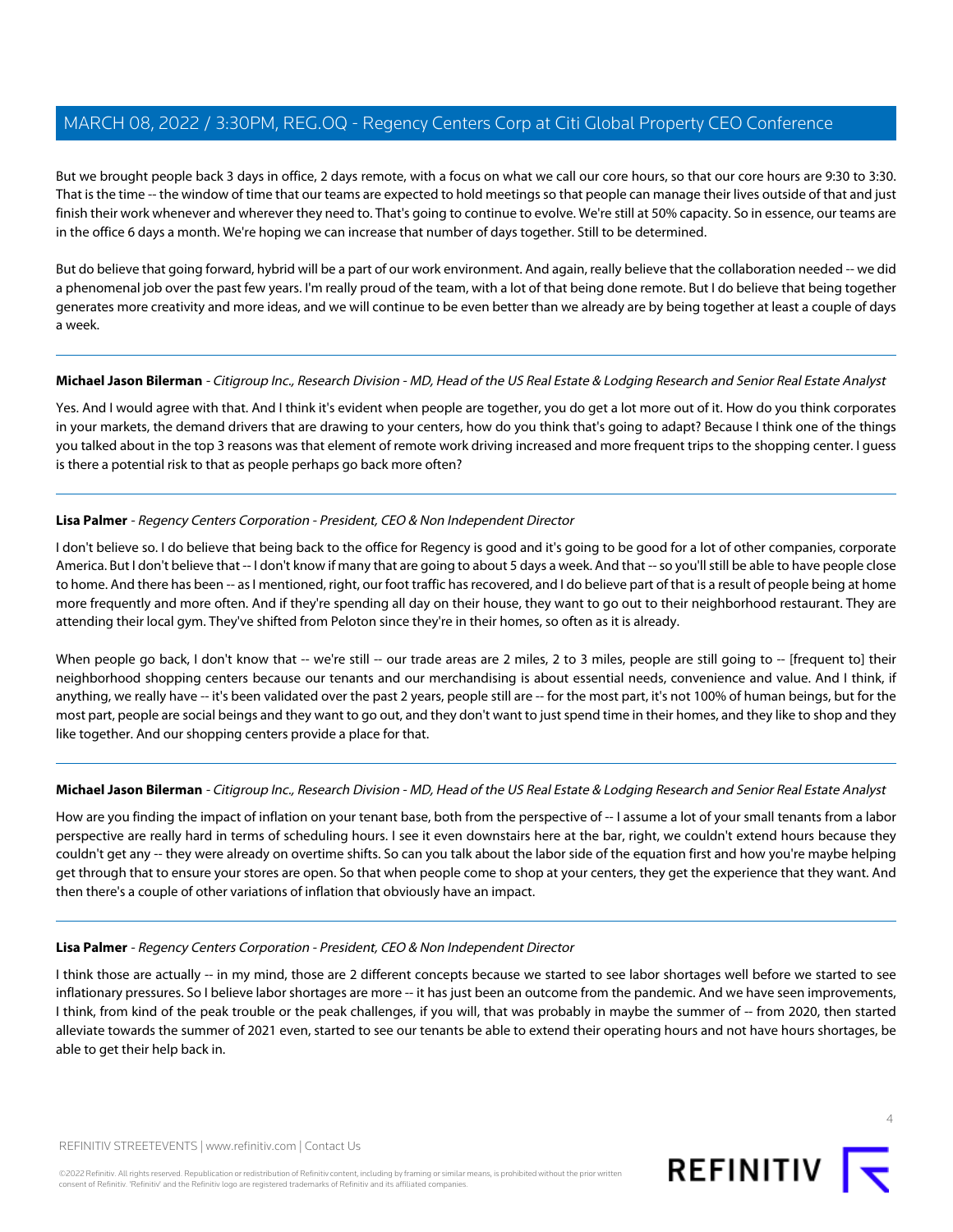What we were really proud of our tenants over the past 2-year period is watching them innovate and adapt. And whether it's their back -- I say their back office, their kitchens, or how they -- for restaurants, for example, where there is a higher dependency on labor or the actual ability to like serve -- to serve the food to the customers, more self-help. And again, we -- if you were to listen to some of our earnings calls, you've heard us say that many of our tenants are experiencing record sales. So sales above 2019. And that, in many cases, may be with slightly shorter operating hours, but certainly with less labor. So they've adapted.

That's happening. The other positive thing for our portfolio, we tend to be in neighborhoods that the operators are able to pass on the cost increases, and we have seen that as well. So they have been able to absorb that. But that's if it stays in where the inflation has been. If we go back to the early '80s and get to double-digit inflation, that's a different story. It's too early to tell what -- when or if that will happen. And if it does, then I think we have to come back -- you have to ask me the question again. I'm going to have a different answer. But for now, our tenants have been resilient enough and have been able to pass through the necessary cost increases.

# **Michael Jason Bilerman** - Citigroup Inc., Research Division - MD, Head of the US Real Estate & Lodging Research and Senior Real Estate Analyst

Right. I guess at some point, the rent equation to them, right, the cost of occupancy when -- if the profitability goes down, that presents the potential risk pushing the rents.

#### **Lisa Palmer** - Regency Centers Corporation - President, CEO & Non Independent Director

Well, we do have the opportunity to reset our rents as well. We're not -- we don't have annual leases as maybe multifamily does. But our lease duration for our smaller shop tenants typically 5 years on the long end.

## **Michael Jason Bilerman** - Citigroup Inc., Research Division - MD, Head of the US Real Estate & Lodging Research and Senior Real Estate Analyst

Right. And then are you worried at all? I mean the cost of gas nationally is at the highest level it's ever been. Do you think that has any impact at all in terms of number of trips that a person is willing to make? Or it's just a nonfactor for -- in your mind?

# **Lisa Palmer** - Regency Centers Corporation - President, CEO & Non Independent Director

Again, I would say that I think it's too early to know if there will be any meaningful impact going forward. But with the demographics surrounding our shopping centers, they're able to absorb that.

#### **Mary Kathleen McConnell** - Citigroup Inc., Research Division - Research Analyst

Maybe just a little bit more on the consumer side of things. Do you think the spending environment is going to continue to be as strong this year, especially in light of the macro headwinds we just discussed? And are you seeing any notable shifts so far this year in terms of category spending between services and goods?

#### **Lisa Palmer** - Regency Centers Corporation - President, CEO & Non Independent Director

Too early to comment on whether there's any noticeable shifts in categories. But how I would answer I think that -- gosh, I mean, is it -- are we going to just have -- are we on the path to double digit inflation? Are we on a path to recession? Are we on a path to stagflation inflation? I don't know. And I'm not certain that anyone really knows. But what I do know is that our neighborhood centers are positioned to, again, essential needs. And the other thing, we did see this in the GFC and also in maybe probably the 1998 and 2000, the dot-com recessions, if you will, it does impact spending. But people tend to trade down. And we -- when you think about the Regency merchandising, our restaurants typically are more of the casual nature, more of the quick service restaurants, not a lot of white tablecloth dining.

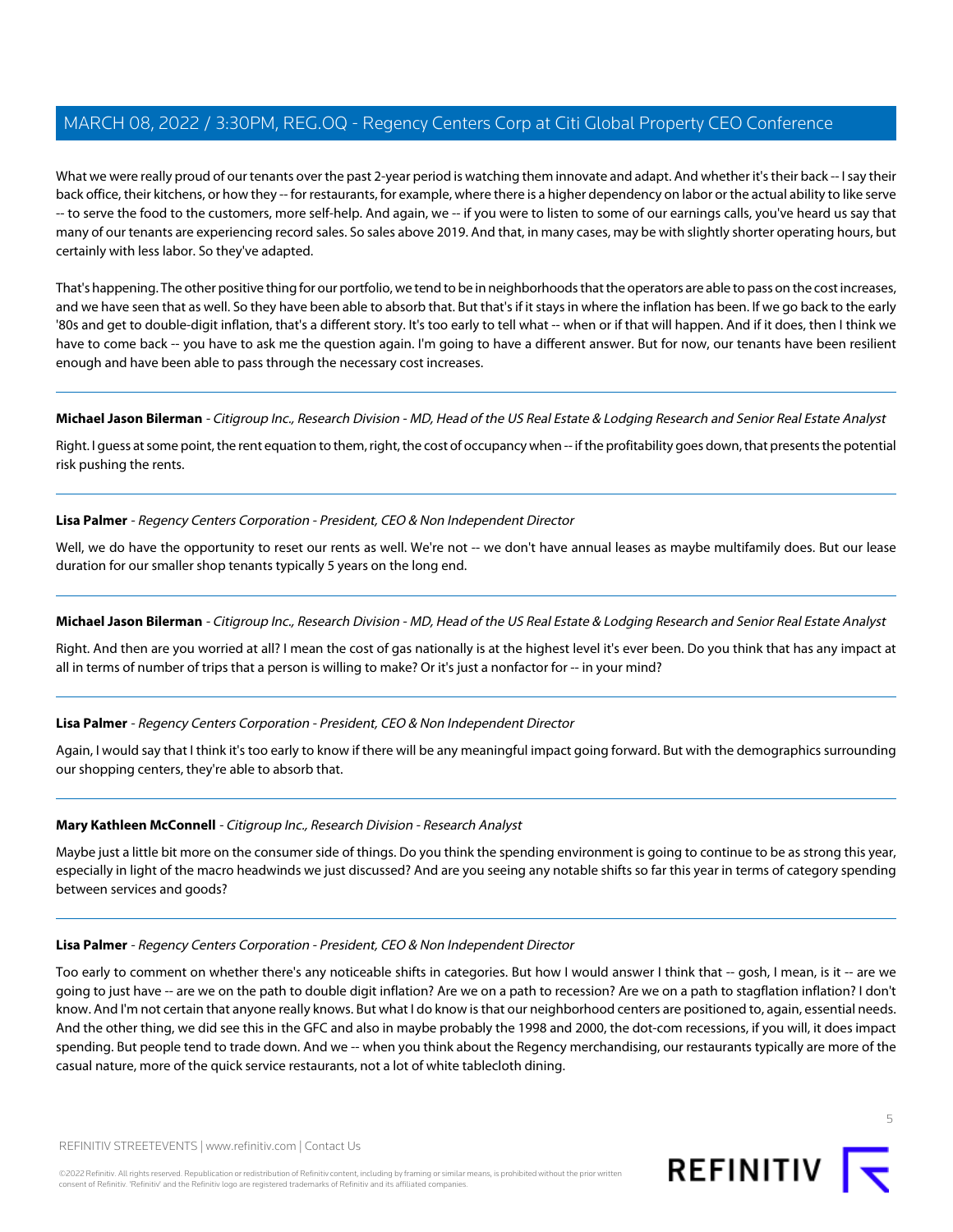So again, that -- the consumer dollar is still coming to those types of uses. If you think about discretionary spending, apparel, we don't have a lot of apparel. I think it's about 5% of our portfolio. So our tenant mix is suited to do well in a recession type or in an environment where consumer spending is declining.

# **Mary Kathleen McConnell** - Citigroup Inc., Research Division - Research Analyst

And with grocers being one of the biggest beneficiaries of the pandemic, how sustainable do you think the tail end is for grocer sales?

#### **Lisa Palmer** - Regency Centers Corporation - President, CEO & Non Independent Director

I do believe that the grocers continue to -- when we think about the past 2 years, and I said it in my remarks, how they've positioned themselves and also adapted to the new normal, they understand that in order to capture the consumers as much of the consumer's dollar as possible, they need to be able to serve their consumer through different channels. That is home delivery, that is order online and pick up in the parking lot curb side, order online, pick up in the store and come into the store. And they are -- the better operators, those that anchor Regency's shopping centers are investing in every one of those channels. And they've improved the experience in every one of those channels. And I believe they're going to continue to do so.

It's a volume game with grocers. It's not a margin game. And so to the extent that they can continue to grow their top line, it does flow through to the bottom line, it allows them to increase their absolute cash flow to invest back in their business. With that said, it's also the case that the highest margins are for you to walk in the store. And they want people to walk in the store, which is why they continue to invest in the in-store experience.

It's also better to be close to the consumer's home, which is why you see one of the largest e-commerce grocers investing in bricks-and-mortar stores and opening new stores. So that they can be close to the customers' homes for their last mile fulfillment as well as to bring the customer into the store. I think we're going to continue to see technological advances. You've seen checkout-free technology, I think that, that is something that will continue to progress. And you'll see more and more not just grocers, but retailers adapting that technology and rolling it out.

#### **Mary Kathleen McConnell** - Citigroup Inc., Research Division - Research Analyst

How are your tenants thinking about last mile fulfillment today? And is that bringing in much more incremental new leasing demand to your centers today?

#### **Lisa Palmer** - Regency Centers Corporation - President, CEO & Non Independent Director

I'm sorry, incremental?

#### **Mary Kathleen McConnell** - Citigroup Inc., Research Division - Research Analyst

New leasing demand for tenants that are more focused on that today.

#### **Lisa Palmer** - Regency Centers Corporation - President, CEO & Non Independent Director

We had -- that's -- we were beginning to see some migration from malls, if you will. So tenants that had been more mall-centric even pre-2020 because of the ability -- the last mile fulfillment, the closer to the consumer. So I think that's absolutely the case, yes. And we continue to see that. And on the margin, we're seeing more of it.

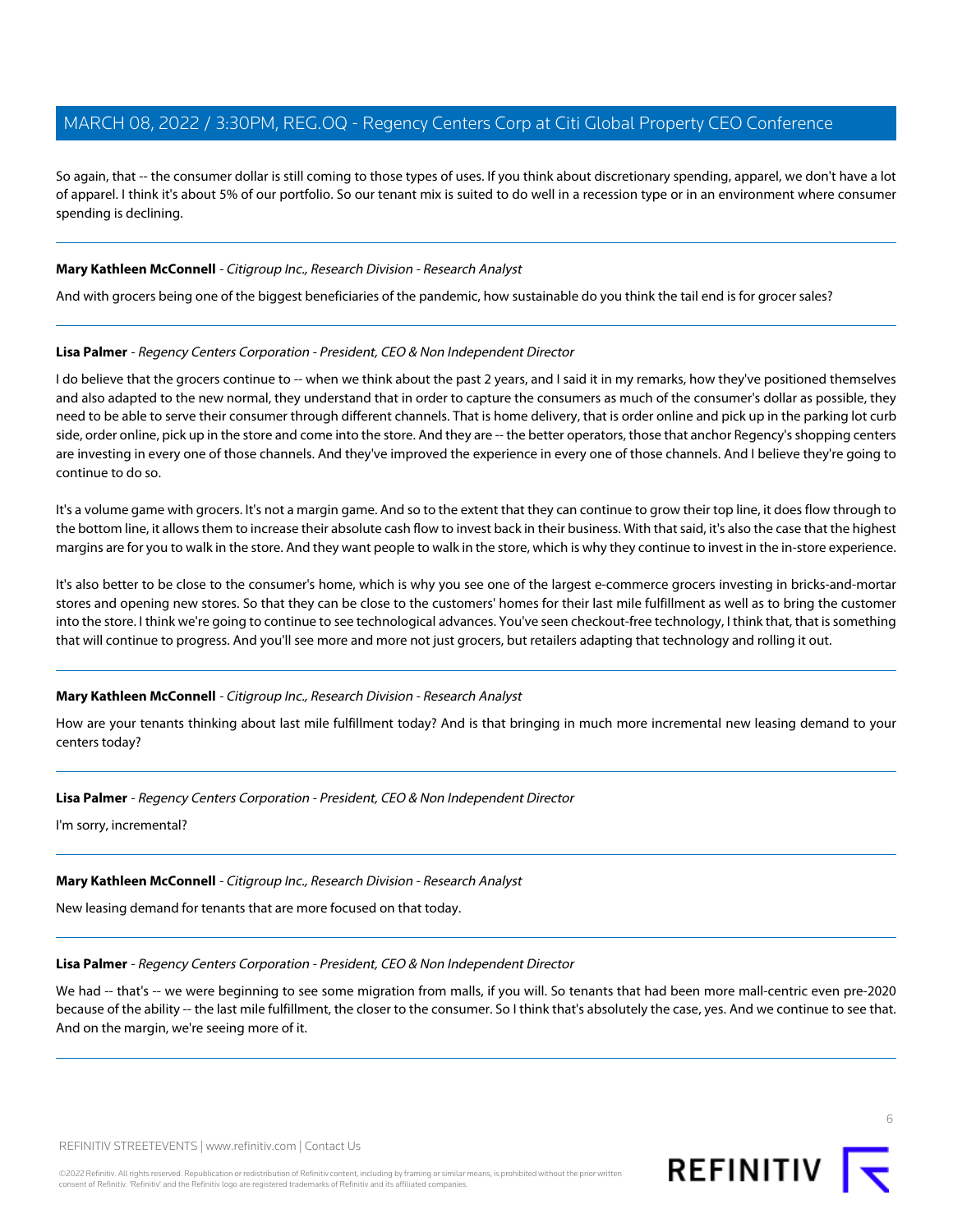## **Mary Kathleen McConnell** - Citigroup Inc., Research Division - Research Analyst

And in the past, you've talked about how curbside pickup and buy online, pick up in store is a lot more profitable for the retailers ultimately. Are you seeing tenants start to provide economic incentives to bring customers into the store?

#### **Lisa Palmer** - Regency Centers Corporation - President, CEO & Non Independent Director

I think that they've been doing that, and they continue to do that. That is my point about investing in the store. I mean you all may or may not remember in the very beginning when Amazon bought Whole Foods, they actually offer discounts to their in-store, to their prime members, to try to bring people into the store. So yes, we're going to continue to see all retailers, not just grocers, incent customers to come into the store.

#### **Michael Jason Bilerman** - Citigroup Inc., Research Division - MD, Head of the US Real Estate & Lodging Research and Senior Real Estate Analyst

Maybe we can go -- one of the comments you made, Lisa, up front was the focus on growth and you're getting growth from a number of different areas. The presentation you posted sort of walked through the components of your long-term growth plans. Can you sort of outline a little bit in those building blocks and how you sort of see that growth in total return over the next few years?

#### **Lisa Palmer** - Regency Centers Corporation - President, CEO & Non Independent Director

The lion's share of that growth for those of you that haven't had the opportunity to see that model, comes from same-property NOI growth. And that over the -- in a stabilized environment, we believe that we will be able to generate -- because of the quality of our assets, the quality of our team, the quality of the trade areas, we will be able to generate 2.5% plus same-property NOI, without a lot of capital investment. And that would be, in my belief, at the upper end of our sector. With a little capital investment, believe we can push that to 3%. So investing back into our own centers.

Over the next couple of years, we have occupancy upside. Because we did lose some -- we lost tenants throughout the past few years. So as we push that occupancy, we are going to have the ability to grow that even more. And when you look at even the guidance that we provided on our last call, stripping out the noise, you will see that our same-property NOI guidance is north of that 3% at the midpoint. So to me, that is the biggest generator of growth because then you leverage that and you get earnings growth.

But on top of that, I also mentioned in my remarks, we are generating \$130 million of free cash flow, and we are able to invest that \$103 million back into redevelopments as I just -- that's the capital that you put back into your own center, redevelopments in our own portfolio, as well as ground-up developments. I believe we have the best development team in the business. We just recently announced another new ground-up development 30 miles south of New York in Old Bridge, New Jersey. Grocery-anchored ShopRite, Target-anchored, with a medical office building, and it's going to be a fantastic development. We will continue to harvest those opportunities to invest our free cash flow. That is the -- that is what will generate our earnings growth going forward.

I think the model will show that over the long term, we do believe that we will sustain greater than 4% earnings growth. And again, going back to my 3 reasons, if you -- I haven't looked today, and maybe I shouldn't, but if you were to invest in Regency today, we're getting close to a 4% dividend yield. You combine our earnings growth, we would expect to grow that dividend very similar rate to which we're growing our earnings, plus the yields you're already capturing, should result in total returns exceeding 8%. And on a risk-adjusted basis for a company that just went through one of the worst economic times that never cut its dividend, and we've returned back to 2019 earnings, I think that that's a pretty good value proposition.

#### **Michael Jason Bilerman** - Citigroup Inc., Research Division - MD, Head of the US Real Estate & Lodging Research and Senior Real Estate Analyst

Right. Because I think on a relative basis relative to that point, I mean, there's so much noise in numbers as you've gone through in 2020 and 2021 and now into 2022 in terms of so many different accounting policies in terms of rents, sort of stripping that out on a quarter-to-quarter basis, you sort of look at 2022 being -- are you still down a little bit or you actually higher on a just core basis when you strip everything out?



7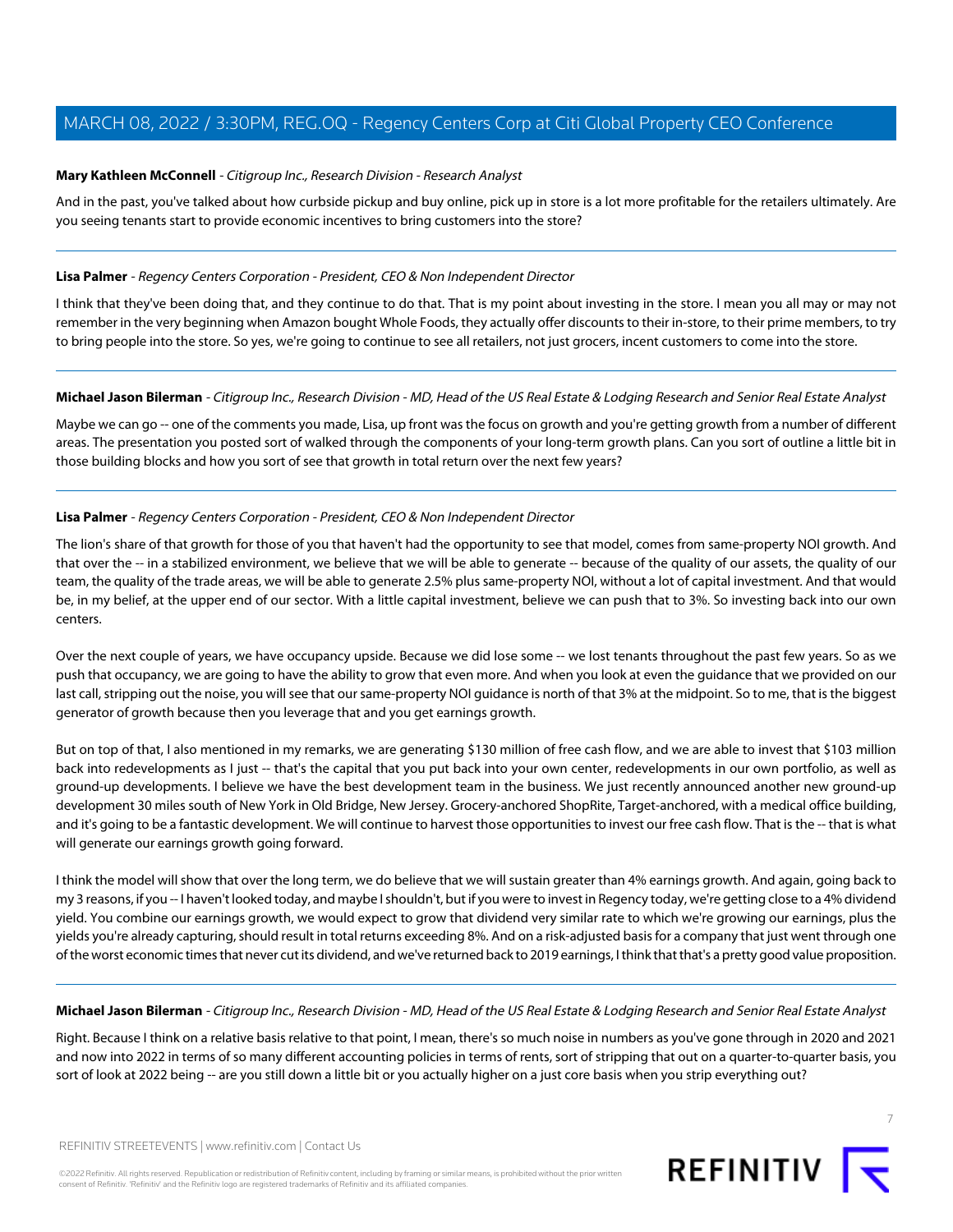## **Lisa Palmer** - Regency Centers Corporation - President, CEO & Non Independent Director

Our total NOI is higher. We have had acquisitions. And -- but through -- but in 2022, we will be back on a core basis.

**Michael Jason Bilerman** - Citigroup Inc., Research Division - MD, Head of the US Real Estate & Lodging Research and Senior Real Estate Analyst Where most of the sector is still below, right?

**Lisa Palmer** - Regency Centers Corporation - President, CEO & Non Independent Director

Yes.

**Michael Jason Bilerman** - Citigroup Inc., Research Division - MD, Head of the US Real Estate & Lodging Research and Senior Real Estate Analyst

And do you feel like you're getting the right multiple then for that cash flow? And what can you do to help drive investors to value the cash flow at a higher price?

#### **Lisa Palmer** - Regency Centers Corporation - President, CEO & Non Independent Director

I think all we can continue to do is be as transparent and clear as possible in our disclosure and try to understand, as you mentioned it, even the accounting noise, if you will. There's a lot of -- and there will continue to be. 2022 is not going to be the last year of accounting noise. We still will have some prior year collections in 2022, which will impact 2023 comparability.

And so we will continue to communicate as clearly as we can and point to the fact that we do, internally, even for our own team, focus them on, let's look at 2022 compared to 2019. And we essentially -- so if you average -- the performance from 2020 and 2021, the decline -- because it was a decline for everyone in our sector, Regency's decline was either the lowest or second lowest in the entire sector.

**Michael Jason Bilerman** - Citigroup Inc., Research Division - MD, Head of the US Real Estate & Lodging Research and Senior Real Estate Analyst

And you view that as the quality of your anchor tenants, the quality of the shopping centers, the focus on the leasing and the relationships that you have?

**Lisa Palmer** - Regency Centers Corporation - President, CEO & Non Independent Director

Yes.

**Michael Jason Bilerman** - Citigroup Inc., Research Division - MD, Head of the US Real Estate & Lodging Research and Senior Real Estate Analyst

Talking about the transaction, Mark, you mentioned some acquisitions that you've made, but you also talked about the discount to private market values in those opening comments. You have the strips trading on average at a 6 cap. I would imagine if you can buy a lot of strips at a 6 cap, you would be gung ho.

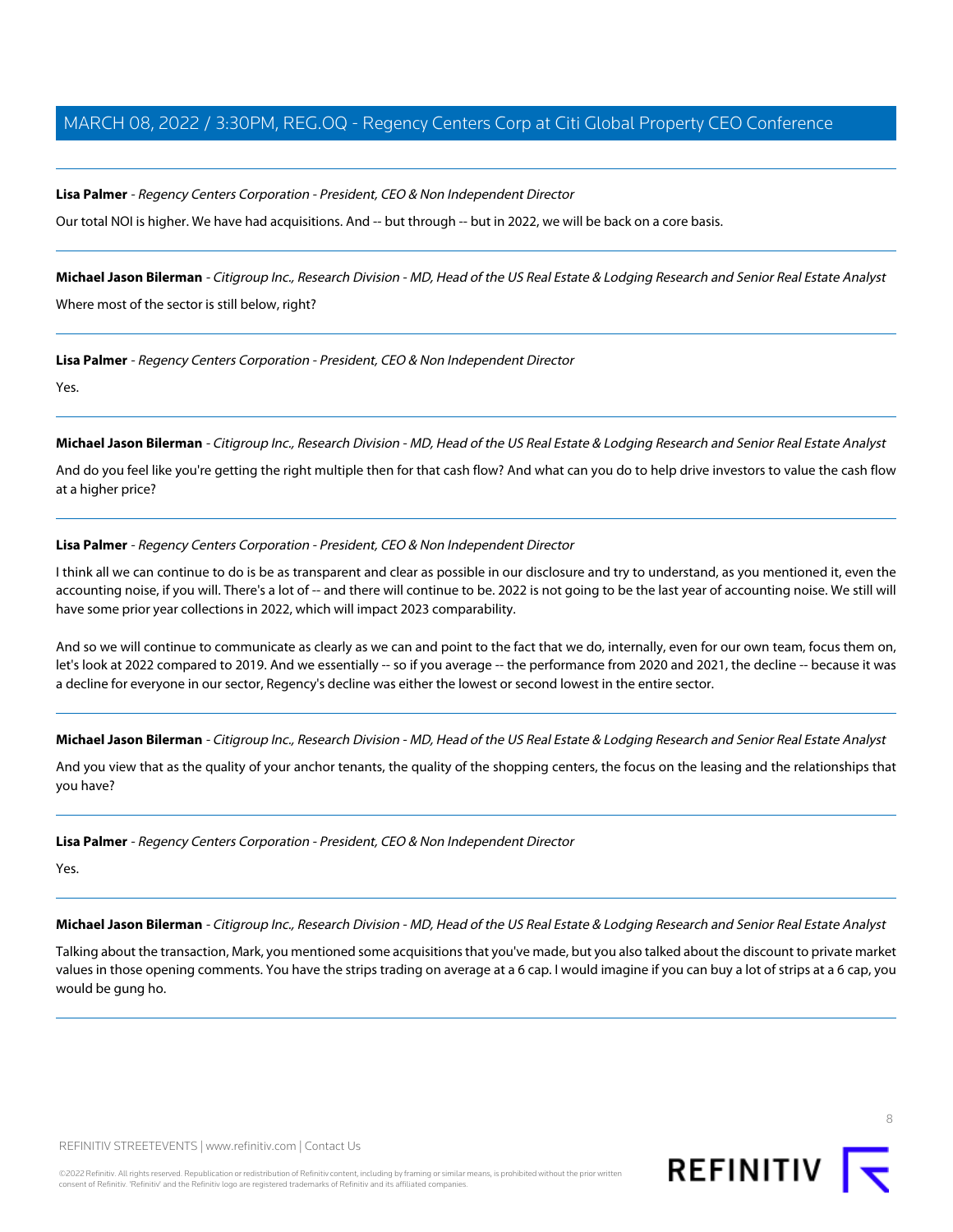#### **Lisa Palmer** - Regency Centers Corporation - President, CEO & Non Independent Director

We had -- again, our investment discipline, I believe, is an important part of our success, and we will remain disciplined. When we think about whether it's a single property acquisition, a small portfolio of properties, multiple properties or a large M&A transaction and those of you that have followed us for a while have heard us say this when we did the Equity One merger closed in March of 2017, we really need to check 3 boxes: accretive to our quality, accretive to our future growth rate and accretive to earnings, while not -- while preserving the balance sheet.

That may be difficult to do with some larger portfolios. So as we think about acquisitions and external growth from the acquisition standpoint, in Regency's history, while we have had very successful M&A -- and I imagine that, that will be and can be a part of our future, more likely than not it's going to be a bunch of singles and doubles. And we'll acquire a single property, maybe multi -- like our Serota portfolio that we closed on property -- multiple property portfolio in Long Island.

**Michael Jason Bilerman** - Citigroup Inc., Research Division - MD, Head of the US Real Estate & Lodging Research and Senior Real Estate Analyst

Right. And where do you see that delta today relative to where you trade? I mean I'm trying to get this...

#### **Lisa Palmer** - Regency Centers Corporation - President, CEO & Non Independent Director

<span id="page-8-0"></span>As I said, I haven't looked today. So for the type of asset that we want to invest in, you can look at our Blakeney acquisition that we acquired last year. And we reported that cap rate to be in the high 4s. And I think for the quality of the opportunity and the quality of the shopping center that Regency wants to own long term, today's pricing is going to be in a 4% to 5% range depending upon the growth of that. So you're looking at 6% unlevered IRRs, not 6% going in cap rates.

# **Michael J. Mas** - Regency Centers Corporation - Executive VP & CFO

Michael, I think, importantly, capital sourcing plays a role in that. So it's not all about incremental equity, right? We're -- we've [about] \$500 million of projects in 2021, there wasn't a \$500 million capital raise involved with that. We will find opportunities within the portfolio to identify dispositions when those make sense, low growth, low cap rate dispositions. We even found \$50 million of nonincome-producing land that we're able to monetize in 2021 and we deploy that into opportunities at a 5% or better cap rate.

And as importantly, as we think about '22 and beyond, we are sitting in the 5.1 range, the low 5x range from a net debt-to-EBITDA perspective. We'd like to operate in that 5 to 5.5 over the long term. And with what I would call a still depressed level of net operating income or EBITDA, we have room to grow through the balance sheet and without having -- so this combination of potentially low growth asset sales, a little bit of balance sheet financing, I believe will continue to allow us to remain on our front foot as we look to grow the platform.

**Michael Jason Bilerman** - Citigroup Inc., Research Division - MD, Head of the US Real Estate & Lodging Research and Senior Real Estate Analyst

What do you think is the biggest growth opportunity that the market is not giving Regency credit for today?

# **Lisa Palmer** - Regency Centers Corporation - President, CEO & Non Independent Director

I still think it is that outsized same-property NOI growth that we talked about, because I think that there's still it's being a little -- there's a cloud over it with a little bit of the accounting noise.

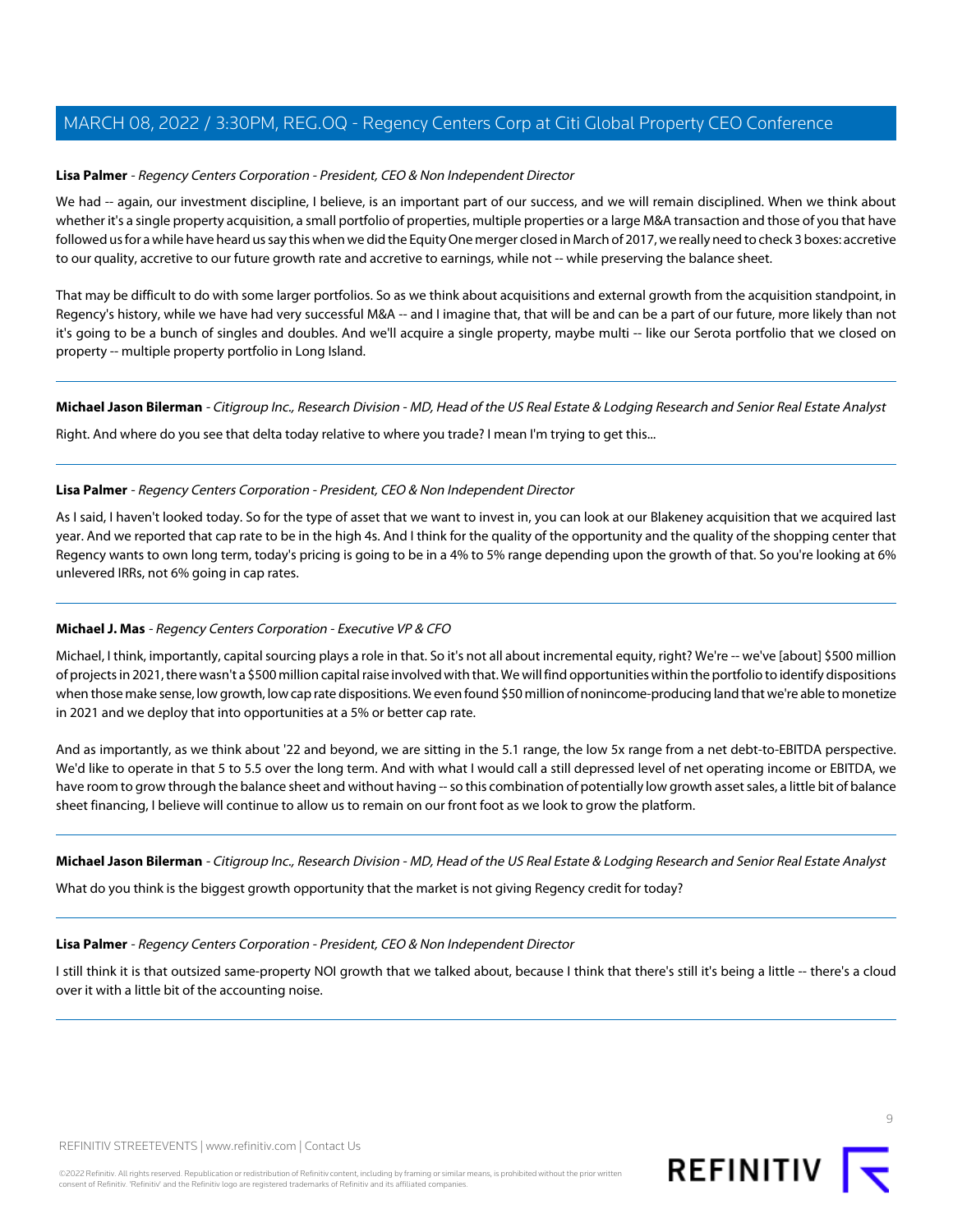#### **Mary Kathleen McConnell** - Citigroup Inc., Research Division - Research Analyst

Just going back to the cap rate compression that you've seen in the private markets for strips overall, can you expand on the trends that you've seen across different property types and also geographies that you're focused on, in particular?

#### **Lisa Palmer** - Regency Centers Corporation - President, CEO & Non Independent Director

We -- I'm going to answer the last part first. So we do have a national platform, 22 offices across the country. And I do believe that, that is an important part and competitive advantage for Regency with the local relationships and the local market knowledge. We are focused more on trade areas than we are macro geography or macro cities. And we have a proprietary model where -- we call it our DNA model, that does have many inputs and variables to essentially score, if you will, the trade areas, and we use that. So we will grow in the markets where we already operate, and there's not a singular focus on any specific one. We have mentioned publicly that we would like to expand into Phoenix. That would be the only new market that we're not in today, and we are working towards making sure that we have some resources allocated to exploring those opportunities.

With regards to the property types, I think even going back to early 2020, there was very little transaction activity. But even during that time, when there was very little, there was a little. And the little was just in grocery anchored and smaller bite-sized, grocery anchored shopping centers. We continue to see trades in that property type. And cap rates didn't change, it was the NOI that had changed because people -- because tenants had fallen out. So the cap rate on the existing NOI was the same, on a stabilized, it was higher. Since that time, when it became very clear and visible that there was a path to recovery, certainly for high-quality shopping centers like Regency's, the transaction market came back to life, if you will. And it came back pretty fast. And we saw -- we have seen cap rates continue to compress. I would say that we probably plateaued because [it couldn't go any] lower in that 4% to 5% range by the middle of 2021, and we still sit there today. And it is -- there's certainly more capital that is going after grocery anchored versus power centers, for example.

#### **Mary Kathleen McConnell** - Citigroup Inc., Research Division - Research Analyst

How much lower do you think cap rates can go over the next 12 months?

#### **Lisa Palmer** - Regency Centers Corporation - President, CEO & Non Independent Director

I don't think they're going -- I think they're at their [fuller.]

#### **Mary Kathleen McConnell** - Citigroup Inc., Research Division - Research Analyst

And for your acquisition and disposition guidance for this year, it suggests that you'll be a net seller. Can you discuss your outlook for transaction volumes overall?

#### **Lisa Palmer** - Regency Centers Corporation - President, CEO & Non Independent Director

I'm going to let Mike answer that.

#### **Michael J. Mas** - Regency Centers Corporation - Executive VP & CFO

Sure. First, on the guidance and what seemingly looks like -- appears to be a net selling environment. I think it's also important to look at 2021. We did have an acquisition of the Long Island portfolio on the last day of 2021. So effectively, that is a 2022 acquisition. It was funded by the sale of an asset in Southern California that closed in the first 2 weeks of January of this year. So as we think about our transaction activity over an extended period of time, we've been a net acquirer of properties.



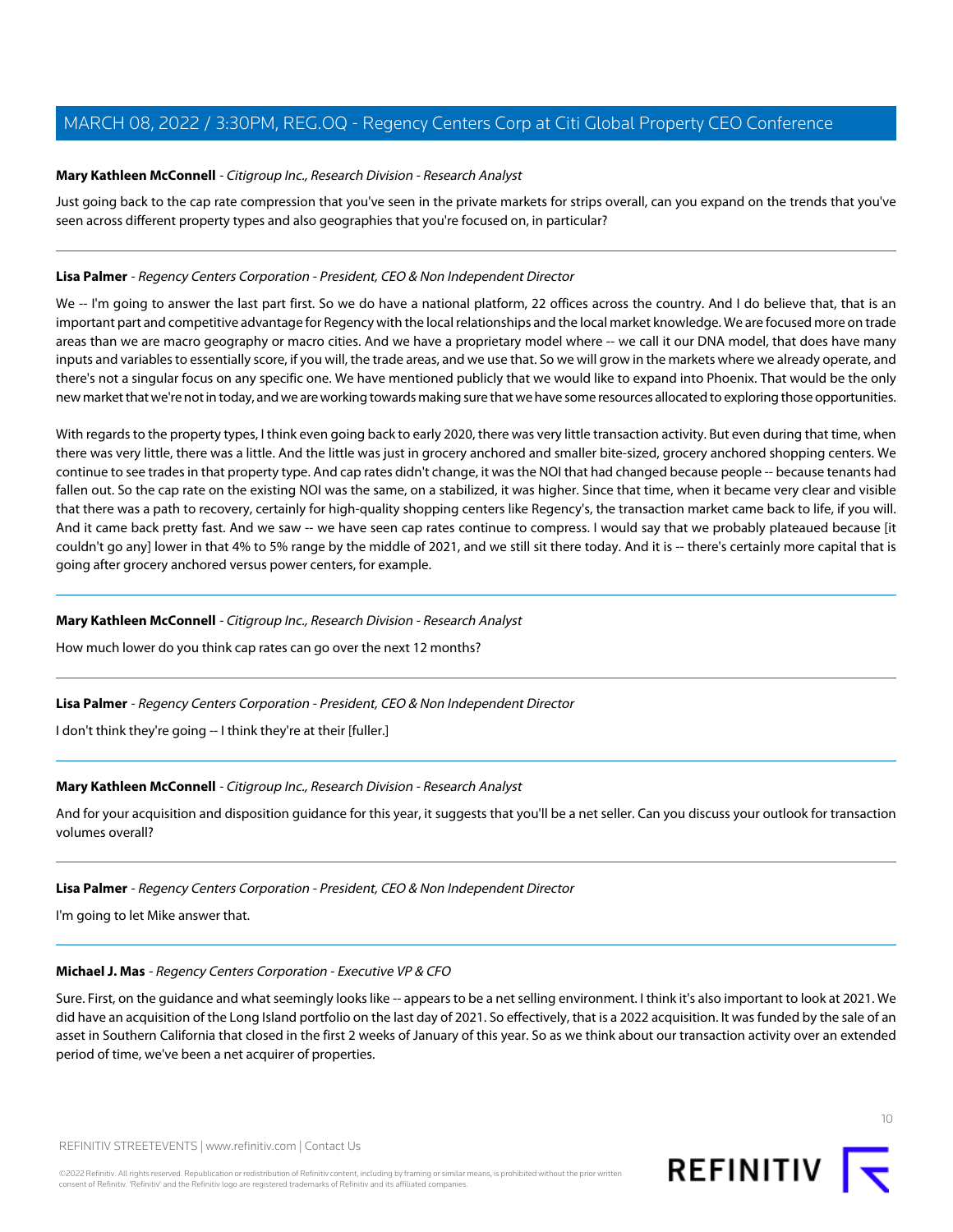Philosophically, from a guidance perspective, we don't believe in guiding on speculative acquisitions. So although we have spent a lot of time talking about remaining on offense and being on our front foot, you won't necessarily see us guide to acquisitions until we have some certainty around our ability to close. Historically, we've been uncomfortable with the pressure that can put on ourselves and our team to buy properties for the sake of meeting guidance. We want to buy properties that are meeting the 3 checkpoints that Lisa identified that are accretive to our quality, that are accretive to our growth rate and that we can fund accretively from a capital sourcing perspective. We have \$30 million in the plan. We feel good about that. We -- and we also feel great about the team's ability to continue to pursue what appears to be -- in remaining pretty active market.

# **Mary Kathleen McConnell** - Citigroup Inc., Research Division - Research Analyst

And then on the development side of things, you recently sold Costa Verde when it transitioned to a life science asset. What are your thoughts around mixed-use development today?

# **Lisa Palmer** - Regency Centers Corporation - President, CEO & Non Independent Director

Our core competency is grocery-anchored shopping centers. It really has been. You might say that in the previous 5 years, our strategy was leaning into mixed-use and doing a little bit more of that, but we were never 100% focused on densifying and developing mixed-use assets. We have a nice successful track record of horizontal mixed use, dating back to the early 2000s. We will continue to do that. For the nonretail uses, we will partner with, we will sell, we'll essentially offload, we will not use our capital for the other uses. And so that is unchanged, and that is how we will think about it going forward.

So when we have properties or opportunities where it's very difficult to extract the retail, we will most likely pursue another avenue as we did with Costa Verde. So a sale of the whole property, a ground lease, a partner with an experienced op or something along those lines. In Costa Verde, we were trying to go down that extracting the retail, and we simply could not get to a good resolution because it was so intricately complex and integrated.

# **Mary Kathleen McConnell** - Citigroup Inc., Research Division - Research Analyst

We have a couple of investor questions, maybe we can get through quickly. The first one is, how much occupancy upside is left? And when do you get -- expect to get back to that pre-pandemic level?

# **Lisa Palmer** - Regency Centers Corporation - President, CEO & Non Independent Director

I'll answer the -- what's left, and I make sure that I don't provide any guidance that I shouldn't provide. So our high watermark is a little north of 96%. And I-- but we -- I think we only sustained it -- it's 96.4%, I believe. I think we only sustained it for 2 or 3 quarters. With today's market and the health and the strong operating fundamentals, I do believe we can get back to 96%. There will always be frictional vacancy. It's intentional, as we think about remerchandising our centers, as we think about redeveloping our centers. The anchor occupancy, we've sustained north of 99% for many quarters, and I expect that we can and we will hold that. It's the smaller shop space that becomes intentional. So I believe we can get to 96%.

# **Michael J. Mas** - Regency Centers Corporation - Executive VP & CFO

Driving earnings would be commenced occupancy. And Lisa's comments were around percent leased. Historically speaking, our high watermark at that 96% level is about 94.5%, call it, 150 basis points of pre-lease activity. We're approaching 92% today. So as we think about our growth -- our near-term growth potential, that's over 250 basis points of commenced occupancy increases. We -- that's a lot of space to absorb in any 12-month period.

If you think about our post-GFC environment or a healthy leasing environment, good vacancy to absorb it in the company, we -- looking back, we absorbed about 100 basis points, plus or minus per year. So underlying -- an underlying assumption of our same property NOI growth rate in 2022

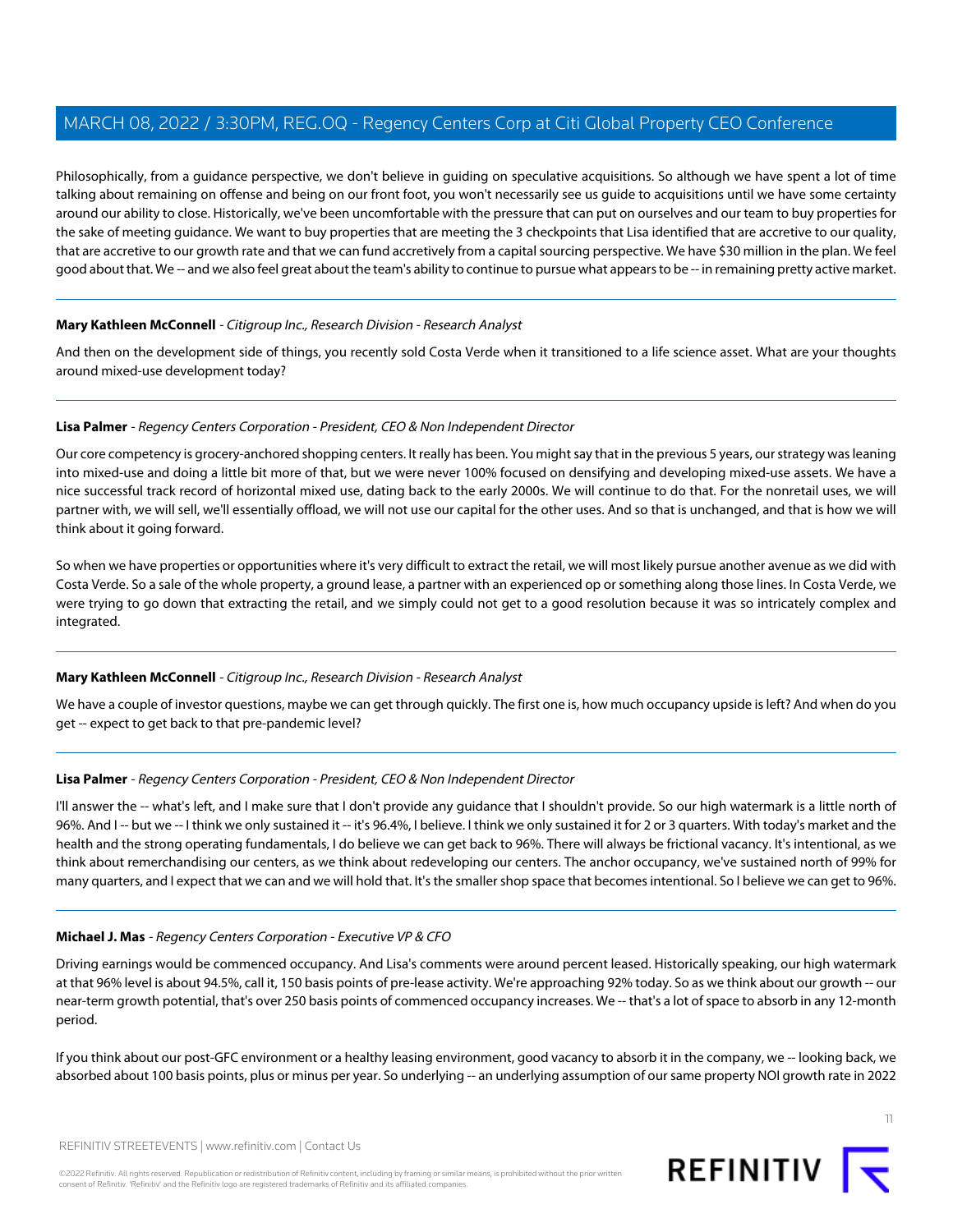is that we'll absorb about 75 to 100 basis points through commenced occupancy in '22. So obviously, that provides us with a, in 2023 and beyond, outsized growth potential for the company.

**Michael Jason Bilerman** - Citigroup Inc., Research Division - MD, Head of the US Real Estate & Lodging Research and Senior Real Estate Analyst Same-store NOI growth for the shopping center sector in 2023.

**Lisa Palmer** - Regency Centers Corporation - President, CEO & Non Independent Director

It's stripping out accounting prior year collections, I think it will be high. I think it's going to be north -- say, 3.5%.

**Michael Jason Bilerman** - Citigroup Inc., Research Division - MD, Head of the US Real Estate & Lodging Research and Senior Real Estate Analyst 3.5%. 10-year treasury yield a year from now. It's about 1.9% today.

**Lisa Palmer** - Regency Centers Corporation - President, CEO & Non Independent Director It's always my favorite, 2.5%.

**Michael Jason Bilerman** - Citigroup Inc., Research Division - MD, Head of the US Real Estate & Lodging Research and Senior Real Estate Analyst And will the shopping center sector have more or fewer public companies a year from now?

**Lisa Palmer** - Regency Centers Corporation - President, CEO & Non Independent Director Fewer.

**Michael Jason Bilerman** - Citigroup Inc., Research Division - MD, Head of the US Real Estate & Lodging Research and Senior Real Estate Analyst Fewer.

#### **Unidentified Participant**

The next session will begin in 10 minutes.

**Michael Jason Bilerman** - Citigroup Inc., Research Division - MD, Head of the US Real Estate & Lodging Research and Senior Real Estate Analyst Thank you.

**Lisa Palmer** - Regency Centers Corporation - President, CEO & Non Independent Director

Thank you.

REFINITIV STREETEVENTS | [www.refinitiv.com](https://www.refinitiv.com/) | [Contact Us](https://www.refinitiv.com/en/contact-us)